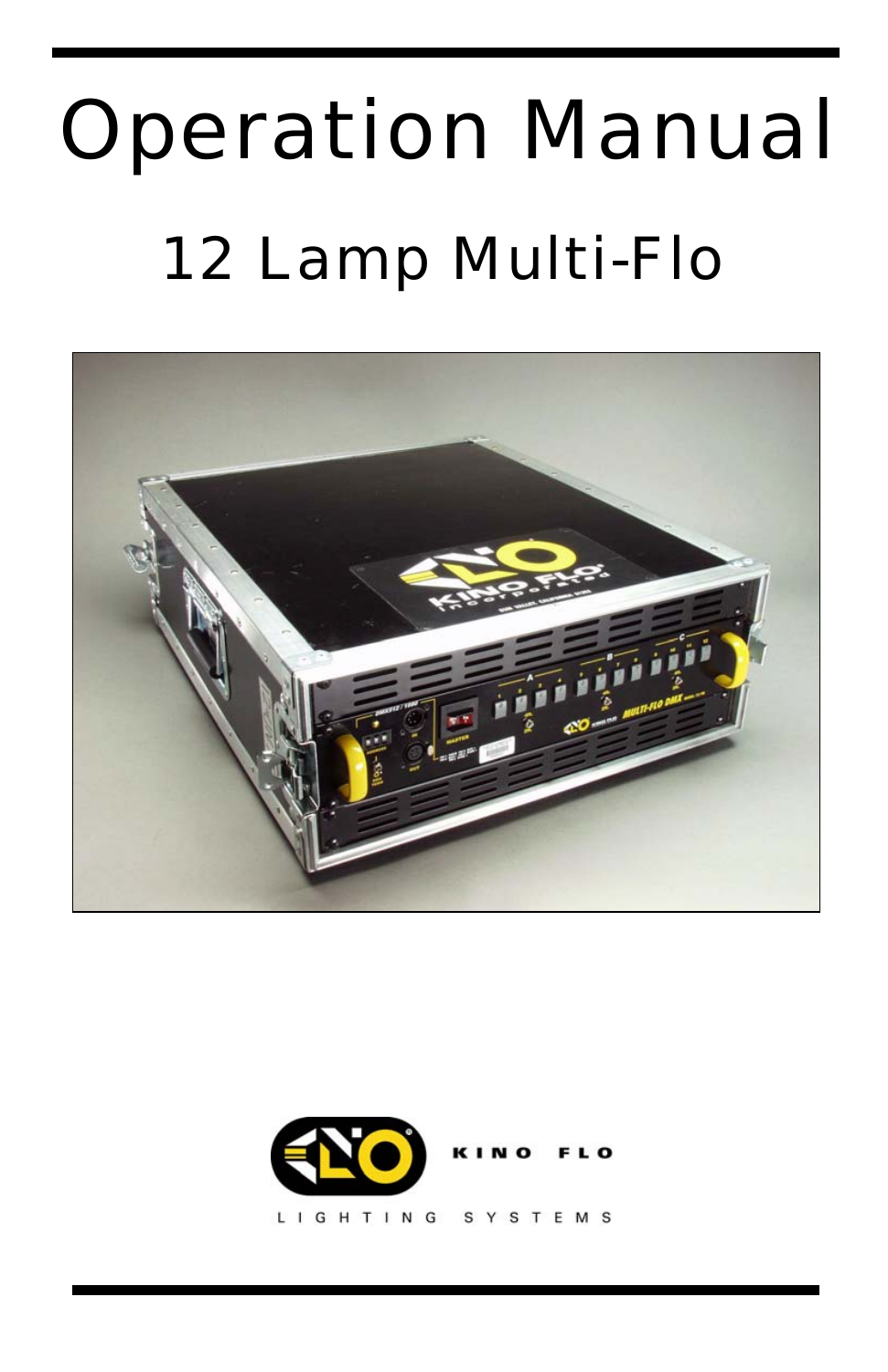### **Manual Multi-Flo Operation**

Connect cables, lamps or fixtures according to the flow charts on pages 4-6.



The Multi-Flo operates on 120 VAC, 50/60Hz at 13.5 amps or 230 VAC, 50/60 Hz at 6.75 amps.



Turn on the Master power switch. This switch also acts as a thermal breaker. Should the Multi-Flo draw more than 15 amps (120 VAC), 10 amps (230 VAC) or experience a short circuit, the breaker will trip.



12 manual switches control individual lamps that are grouped into three 4-Lamp circuits (A, B, C ). **Red LED** indicates lamp off. **Green LED** indicates lamp on.



One 2ft/4ft select switch controls the operating current for each 4-Lamp output (A,B,C) Set selector switch to **4ft** for 4ft lamps and **2ft** for 2ft and 15" lamps.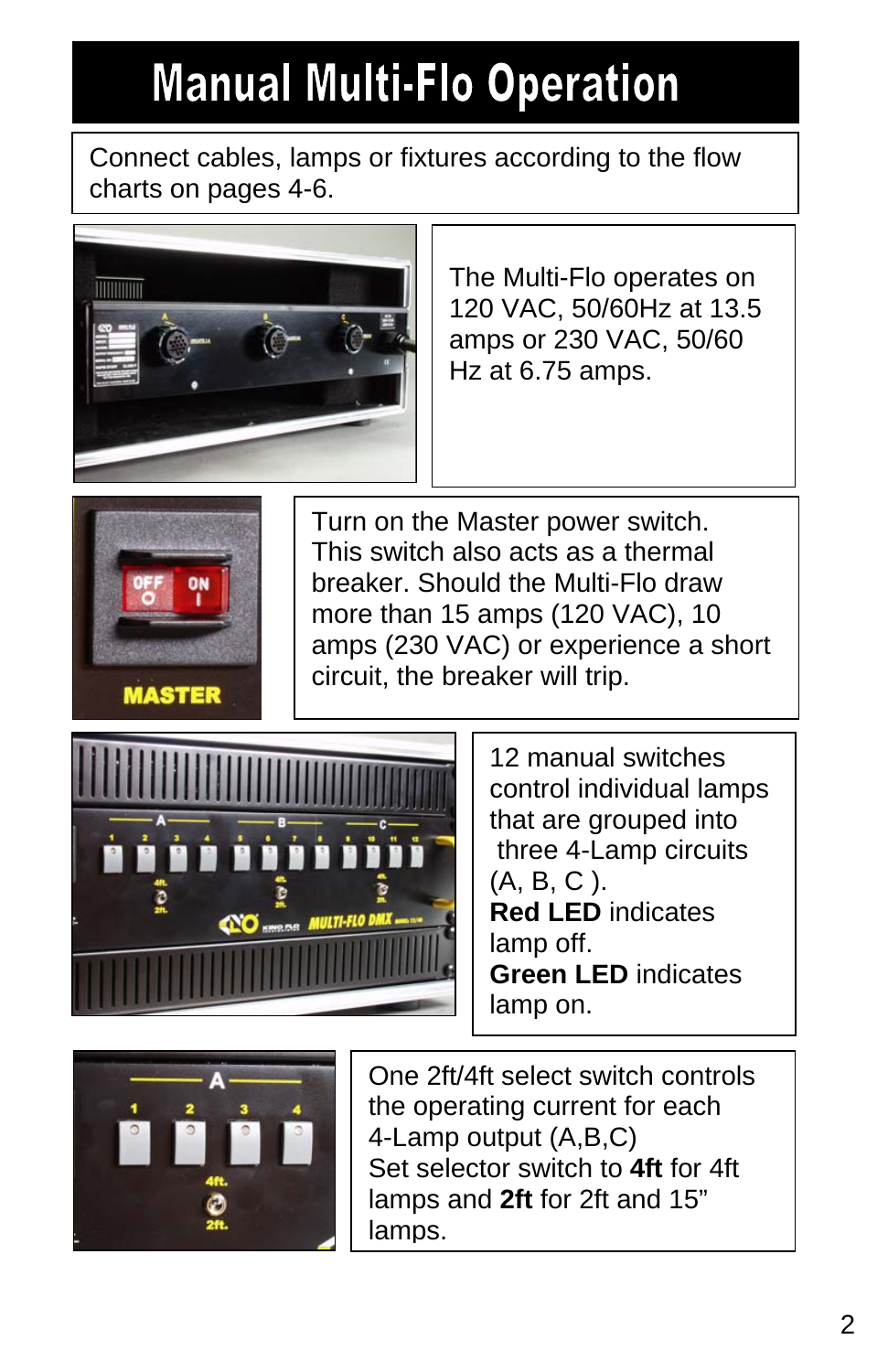### **DMX Multi-Flo Operation**

#### Connect cables, lamps or fixtures according to the flow charts on pages 4-6.



Any theatrical lighting board with DMX 512 protocol can be used to individually turn **on/off** 12 lamps per Multi-Flo.

Multi-Flos can be jumpered using the IN and OUT ports. As many as 100 Multi-Flos can be jumpered on one chain as long as the DMX cable run remains under 1000 feet or 40 x 25ft DMX cables.

**Note: Do Not** power the Multi-Flo through a dimmer rack



The **DMX Terminate Switch** must be set to open **( O )** on Multi-Flos within the DMX chain.

Set to closed ( **I** ) when the Multi-Flo is the last DMX control device in the chain.





**DMX Address**<br>Push the tabs above or below the number window to set the address. ( Valid addresses range from 001 to 512.) The yellow light above the address block will illuminate if a DMX signal is present.

After the DMX address is entered, the Multi-Flo automatically assigns the next 11 addresses to lamps 2 -12. For the sake of simplification it is advisable to select address sequences such as 1, 20, 40, 60, 80 and so on.

**Note:** As soon as a DMX signal is present the LED Lights on the switches turn amber and the **manual control is disabled**.

> For more DMX information go to: **www.kinoflo.com**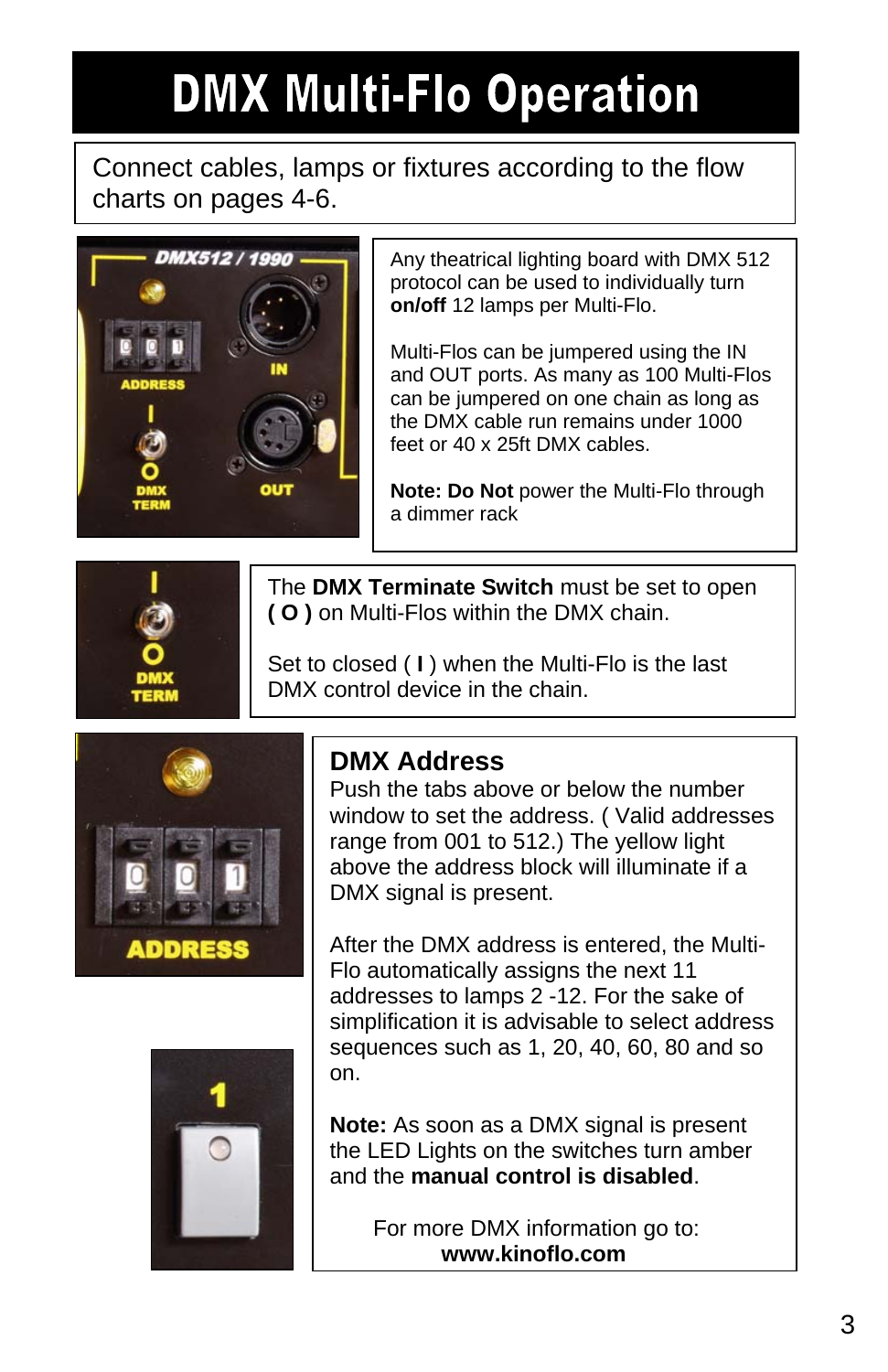**NOTE: If the Multi-Flo loses its DMX signal it will hold it's last DMX command.** For this reason it is important to turn it off by using the DMX commands. For example if you try to turn off the lights by turning off the dimmer board the lights will remember their last DMX command and stay on. The Multi-Flo requires a DMX "Off" or " Black-out" command in order to turn off.

### 3 X 4 Bank Assembly

The Multi-Flo can run up to three, 4Bank Fixtures or Harnesses. The maximum operating distance for the lamps is 75 feet or three 25 foot head extensions.

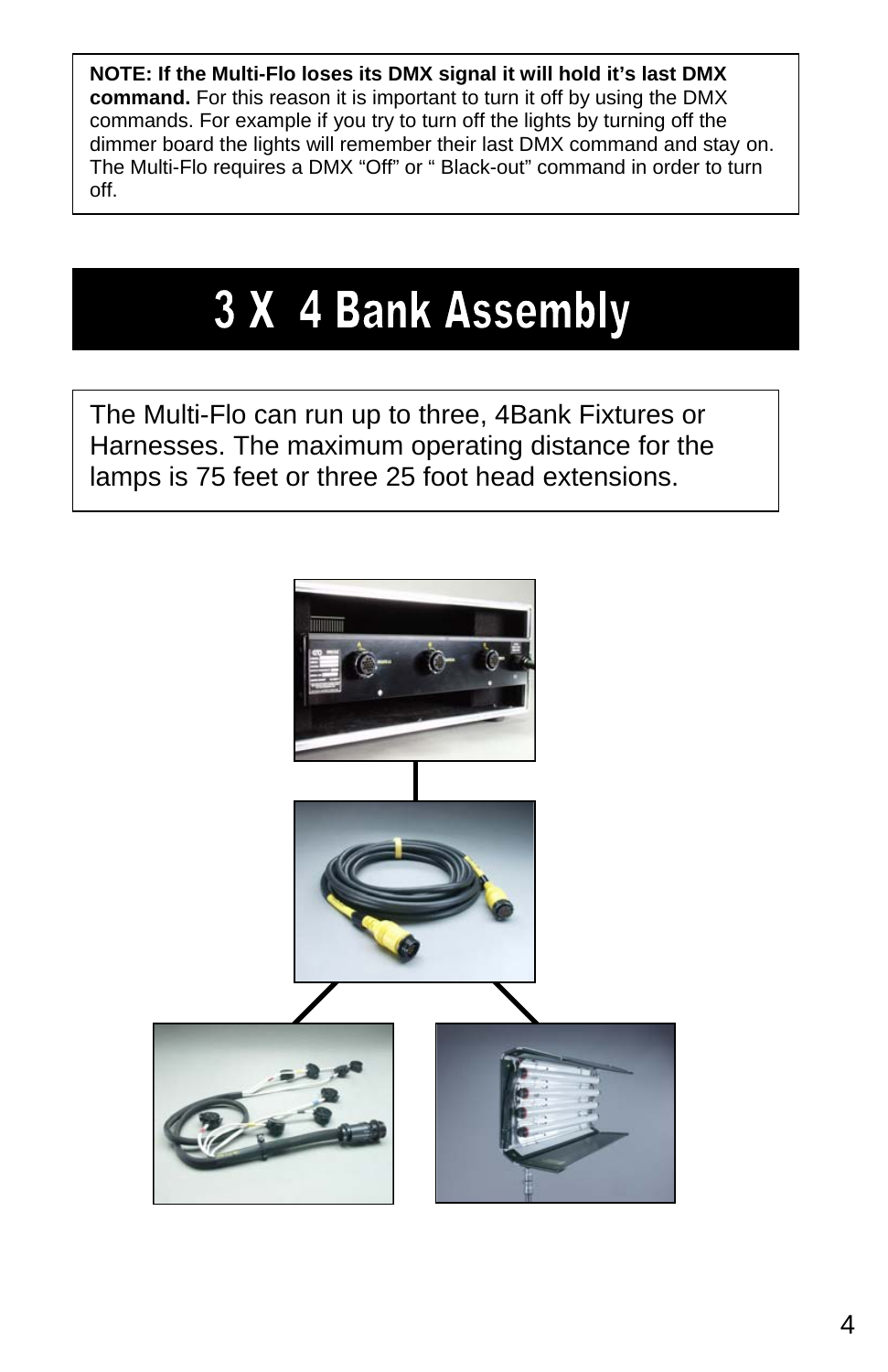### **6 X Double Assembly**

The Multi-Flo can run up to 6 Double Fixtures or Harnesses. The maximum operating distance for the lamps is 75 feet or three 25 foot head extensions. **Note:** The lamp distribution can be divided at the Multi-Flo or at the end of a 4 Bank Extension Cable using a Splitter.

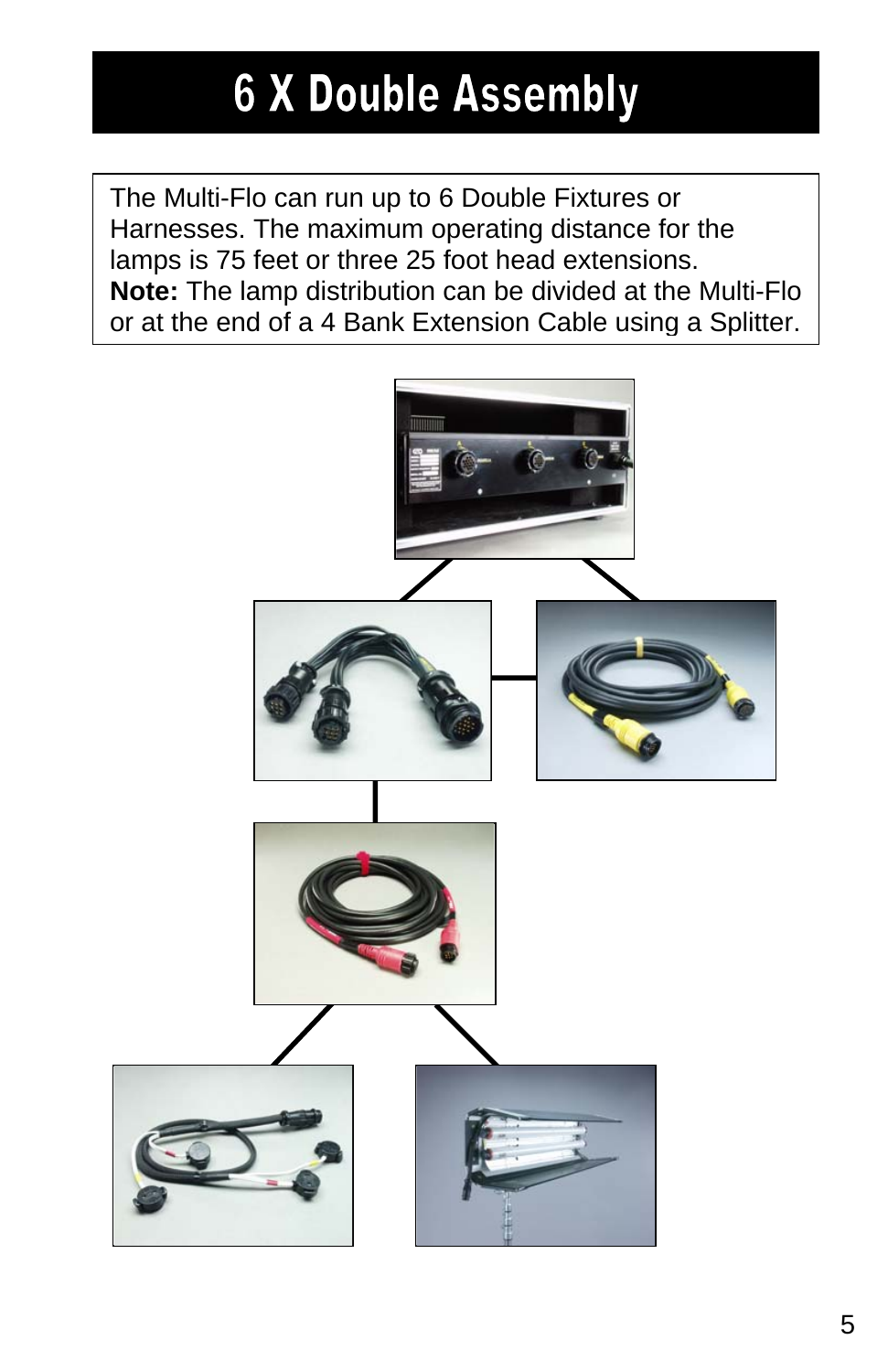### **12 X Single Assembly**

The Multi-Flo can run up to 12 Single Fixtures or Harnesses. The maximum operating distance for the lamps is 75 feet or three 25 foot head extensions. **Note:** The lamp distribution can be divided at the Multi-Flo or at the end of a 4 Bank Extension Cable using a Splitter.

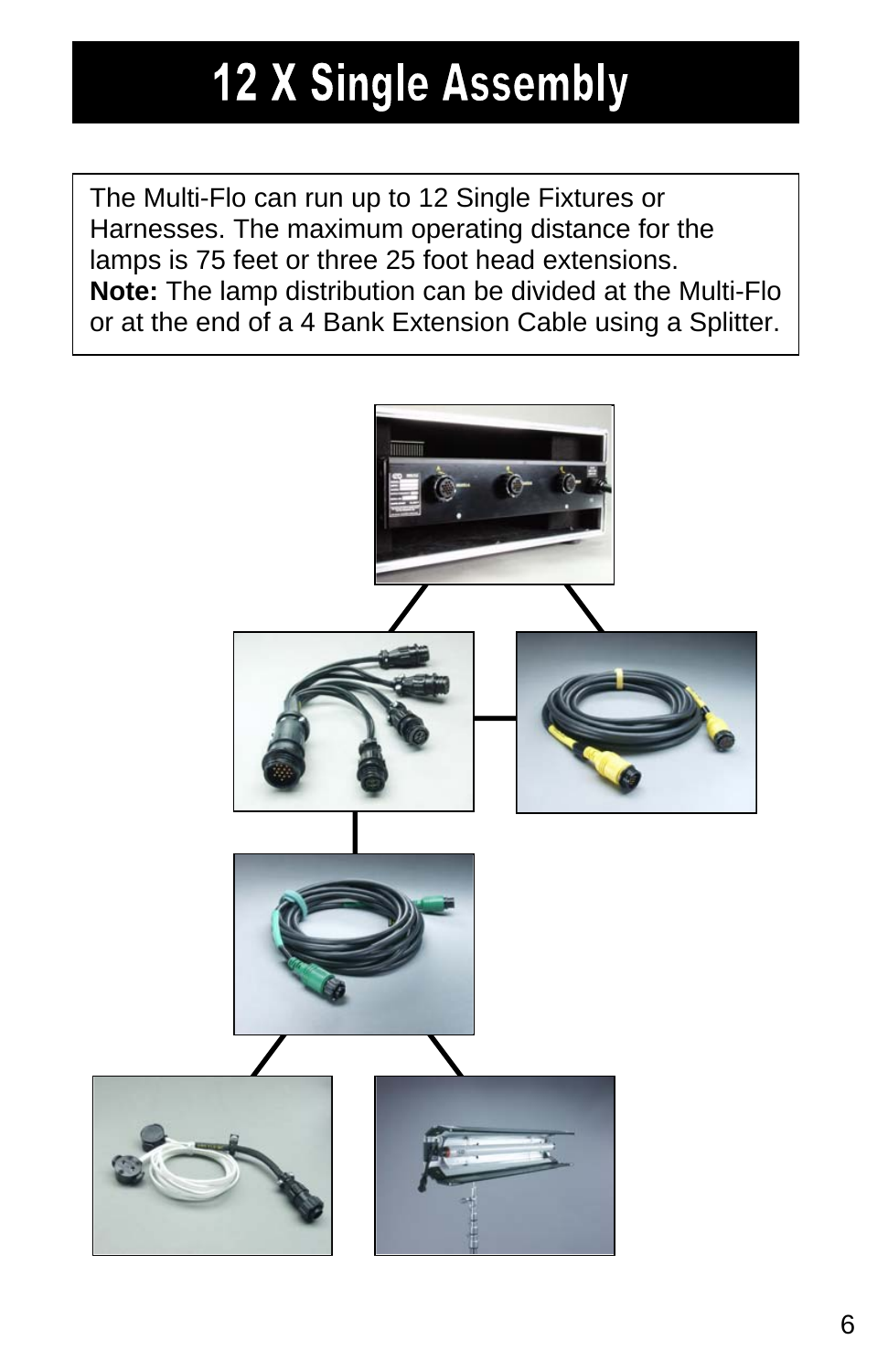## **Accessories**



#### **Head Extensions**

|        | X16-12 4Bank Extension, 12ft |
|--------|------------------------------|
|        | X16-25 4Bank Extension, 25ft |
| X09-12 | Double Extension, 12ft       |
| X09-25 | Double Extension, 25ft       |
| X04-12 | Single Extension, 12ft       |
| X04-25 | Single Extension, 25ft       |



### **Splitters**

| $X16-A4$ | 4Bank to Single Splitter |
|----------|--------------------------|
| $X16-A9$ | 4Bank to Double Splitter |



#### **Harnesses**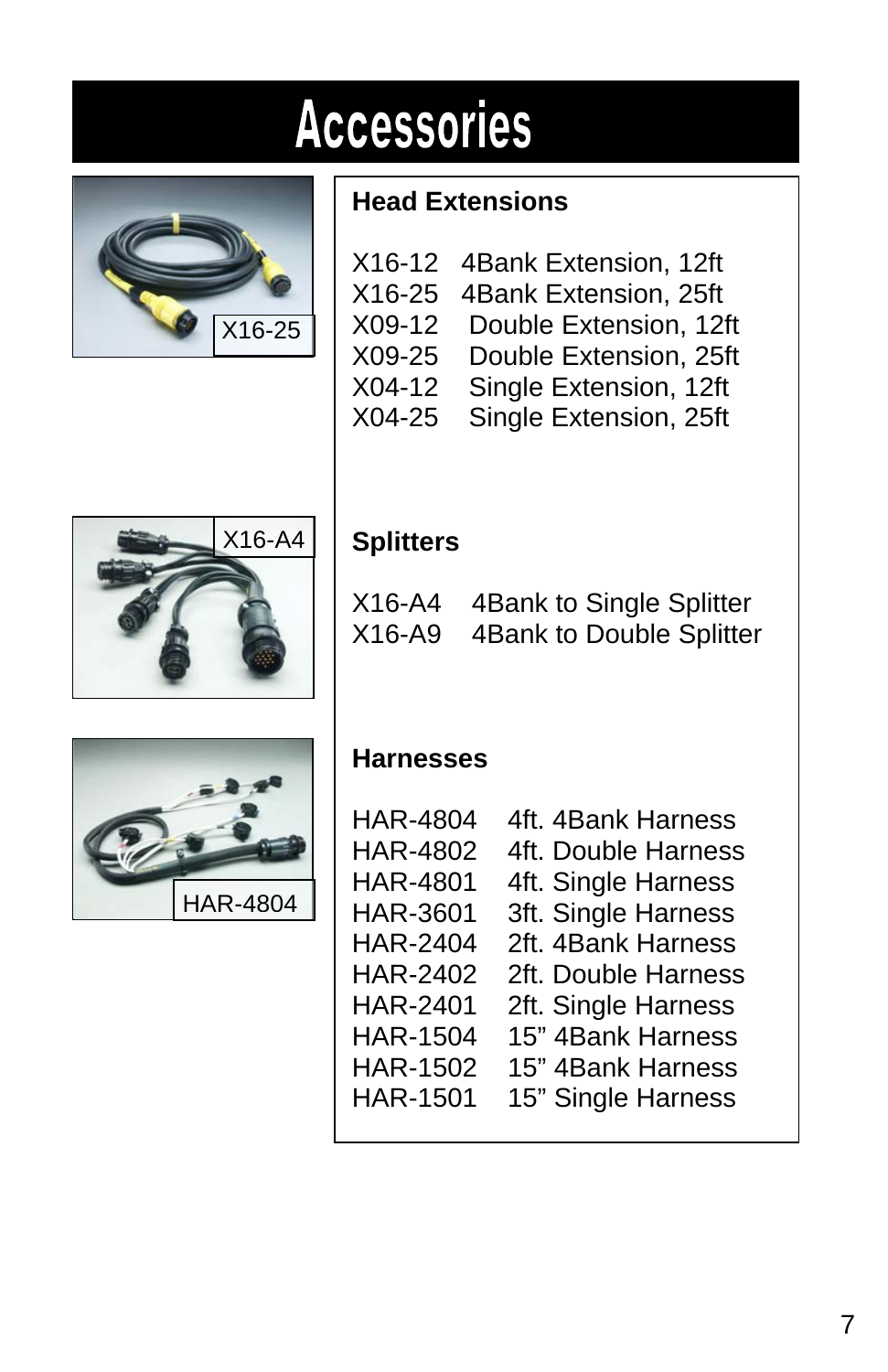

#### **Fixtures**

| CFX-4804        | 4ft 4Bank Fixture         |
|-----------------|---------------------------|
| CFX-4802        | <b>4ft Double Fixture</b> |
| CFX-4801        | 4ft Single Fixture        |
| CFX-2404        | 2ft 4Bank Fixture         |
| CFX-2402        | 2ft Double Fixture        |
| CFX-2401        | 2ft Single Fixture        |
| CFX-1504        | 15" 4Bank Fixture         |
| <b>CFX-1502</b> | 15" Double Fixture        |
| CFX-1501        | 15" Single Fixture        |
|                 |                           |



### **DMX Cables**

| <b>XLR-515</b> | DMX cable 15ft |
|----------------|----------------|
| <b>XLR-525</b> | DMX cable 25ft |

### **Fixture Specifications**

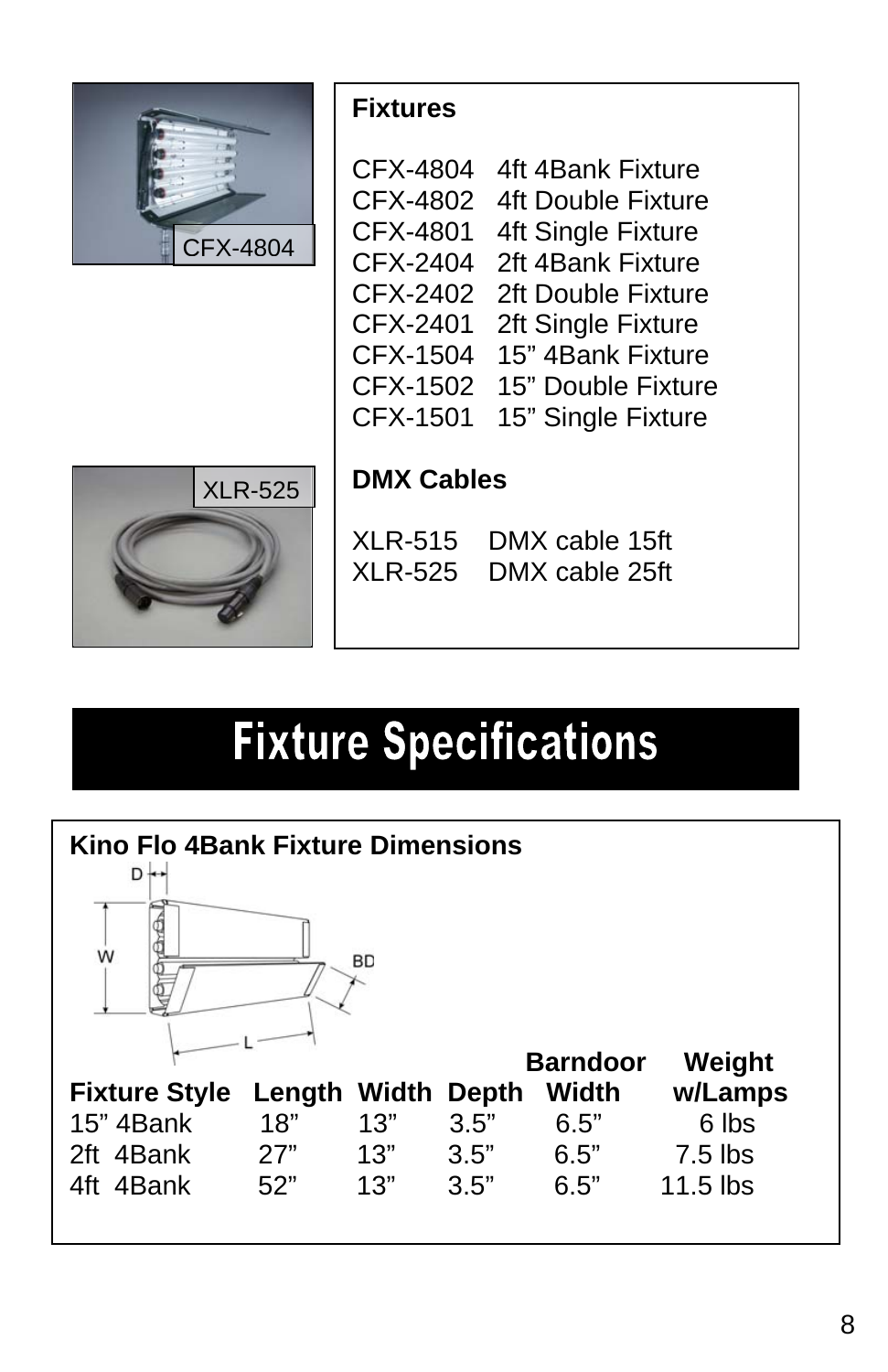